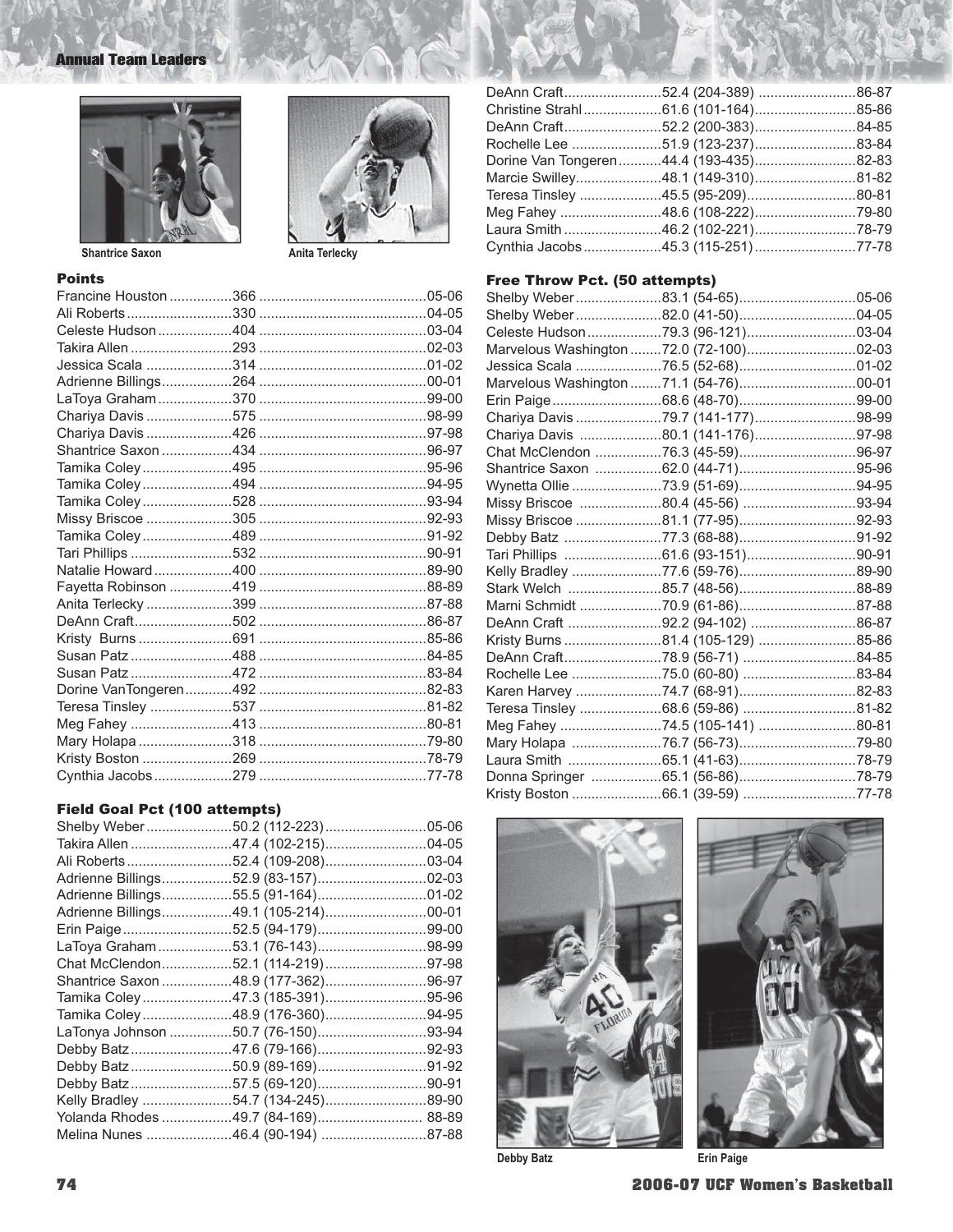# **Three Point Pct (Min 30 Attempts)**

| Francine Houston 36.1 (78-216)05-06 |  |
|-------------------------------------|--|
| Celeste Hudson35.7 (45-126)04-05    |  |
| Celeste Hudson 34.8 (70-201 03-04   |  |
| Celeste Hudson41.2 (42-102)02-03    |  |
| Jessica Scala 44.6 (50-112) 01-02   |  |
| Lanetra Cooks 35.3 (47-133)00-01    |  |
|                                     |  |
|                                     |  |
|                                     |  |
|                                     |  |
|                                     |  |
|                                     |  |
|                                     |  |
|                                     |  |
| Brinda Green 31.3 (15-48)91-92      |  |
|                                     |  |
| Kelly Lincoln 45.5 (15-45)89-90     |  |
| Stark Welch 40.0 (18-45)88-89       |  |
| Sherry Asplen 35.2 (32-91)87-88     |  |

#### **Assists**

#### **Rebounds**





**Annual Team Leaders** 

Chariya Davis

Jessica Scala

#### **Steals**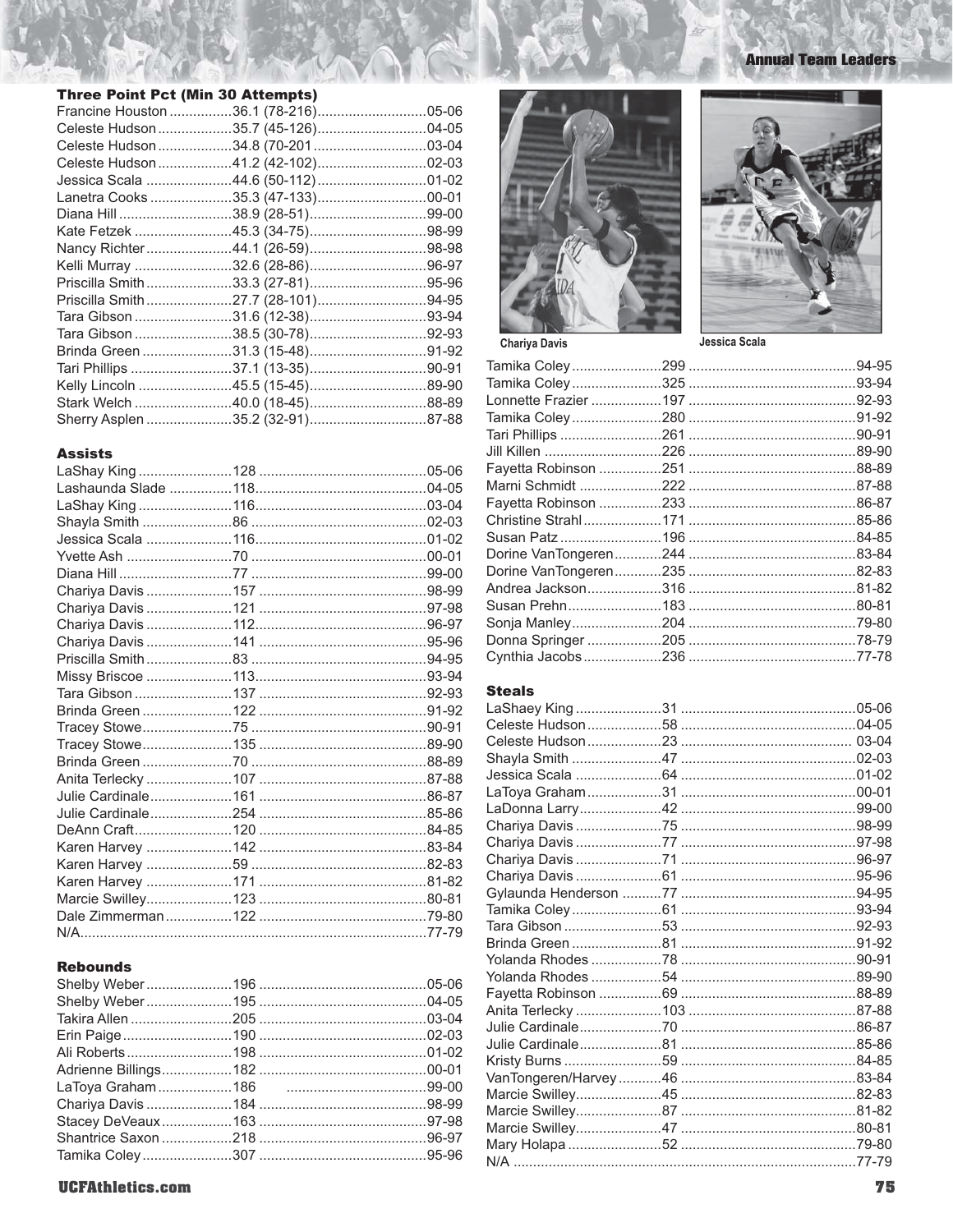# Individual Game Highs

#### Most Points

|  | 1. Tari Phillips 45 vs. Lamar 2-9-91           |  |
|--|------------------------------------------------|--|
|  | 2. Tari Phillips 41 vs. Texas Pan-Am 2-7-91    |  |
|  | 3. Tari Phillips 37 vs. Stetson 3-1-91         |  |
|  | Susan Patz37 vs. Harvard 12-19-83              |  |
|  | 5. Dorine VanTongeren  36 vs. St. Leo  2-10-84 |  |
|  |                                                |  |
|  |                                                |  |
|  | Shantrice Saxon36vs Miss Valley St 11-30-96    |  |
|  | 9. Kristy Burns35 vs. Queens 12-30-84          |  |
|  | Kristy Burns35 vs. Arkansas2-13-85             |  |

#### Most Rebounds

| 1. Tari Phillips  23 vs. Texas Pan-Am 2-7-91   |  |  |
|------------------------------------------------|--|--|
| 2. Marni Schmidt22 vs. Cheney1-16-88           |  |  |
| 3. Tamika Coley 21 vs. Jacksonville St3-2-96   |  |  |
| 4. Cynthia Jacobs 20 vs. Florida1-25-78        |  |  |
| Sonya Manley 20 vs. Livingston 3-6-80          |  |  |
| Tamika Coley 20 vs. FAU2-22-94                 |  |  |
| Tamika Coley 20 vs. Ga. Southern  12-3-94      |  |  |
| Shantrice Saxon20 vs. Miss. Valley St 11-30-96 |  |  |
| 7. Laura Smith 19 vs. Florida2-15-80           |  |  |
| Susan Prehn  19 vs. Edward Waters  11-25-80    |  |  |
| Susan Prehn  19 vs. Bluefield State  1-7-81    |  |  |

## Most Assists

| 1. Karen Harvey  16 vs. Rollins2-23-84            |  |  |
|---------------------------------------------------|--|--|
| 2. Julie Cardinale  15 vs. Marist 1-8-86          |  |  |
| 3. Julie Cardinale  14 vs. South Carolina 2-17-86 |  |  |
|                                                   |  |  |
| Vivian Weaver  14 vs. UAB  2-11-91                |  |  |
| 6. Julie Cardinale  13 vs. Mercer 2-6-86          |  |  |
| Karen Harvey  13 vs. Miami 12-17-81               |  |  |
| Brinda Green 13 vs. South Florida  12-3-89        |  |  |
| Chariya Davis13 vs. Col Charleston2-26-98         |  |  |
| 9. Susan Brase  12 vs. Eckerd  1-12-82            |  |  |
| Julie Cardinale  12 vs. UAB  12-17-86             |  |  |

## Most Steals

|  | 1. Rochelle Lee  10 vs. Delaware State  12-28-84        |  |
|--|---------------------------------------------------------|--|
|  | Terri Jo Wendt 10 vs. Miami 12-4-86                     |  |
|  | Anita Terlecky10 vs. Florida A&M2-22-88                 |  |
|  | 4. Andrea Jackson 9 vs. Rollins2-12-82                  |  |
|  |                                                         |  |
|  | 5. Julie Cardinale  8 vs. Louisiana-Lafayette  12-13-86 |  |
|  | Priscilla Smith 8 vs. Stetson  12-10-94                 |  |
|  |                                                         |  |
|  | Jessica Scala  8 vs. Florida Atlantic  1-30-02          |  |

9. 16 Tied With 7







**Tamika Coley**

#### Most Blocked Shots

|    | 1. Meg Schuler 11 vs. Livingston3-14-82        |  |
|----|------------------------------------------------|--|
|    | 2. Shelby Weber8 vs. Colgate 12-18-04          |  |
| 3. | Shannon King  7 vs. Coastal Carolina  12-29-88 |  |
|    |                                                |  |
|    |                                                |  |
|    |                                                |  |
|    |                                                |  |
| 8. |                                                |  |
|    | Ali Roberts  6 at Florida Atlantic  1-9-02     |  |
|    | Ali Roberts  6 vs. Stetson 2-23-02             |  |
|    | Adrienne Billings  6 vs. TAMUCC  12-21-02      |  |

#### Most Free Throws Made

|    | 1. Meg Fahey  14 vs. Wright State  1-15-81        |  |  |
|----|---------------------------------------------------|--|--|
|    | Chariya Davis 14 vs. Stetson  3-4-99              |  |  |
|    | 3. Meg Fahey  13 vs. Miami 2-6-81                 |  |  |
| 4. | Dorine VanTongeren  12 vs. W. Carolina  12-4-82   |  |  |
|    | Dorine VanTongeren  12 vs. St. Leo  2-10-84       |  |  |
|    | 6. Gayle Blutcher  11 vs. Florida State  12-12-80 |  |  |
|    | Julie Cardinale  11 vs. Wake Forest 1-4-86        |  |  |
|    | Marni Schmidt11 vs. Marquette12-30-87             |  |  |
|    | Kacie Kemmer  11 vs. Georgia State 1-11-88        |  |  |
|    | Brinda Green 11 vs. Brown 1-2-92                  |  |  |
|    | Brinda Green 11 vs. Louisiana-Lafeyette  1-11-92  |  |  |
|    | Tamika Coley  11 vs. Alabama 11-24-95             |  |  |
|    | Tamika Coley  11 vs. Florida Atlantic  3-9-96     |  |  |
|    | Marvelous Washington. 11 at New Orleans 11-25-02  |  |  |

## Most 3-pt Field Goals Made

|                           | Lanetra Cooks7 vs. Mississippi  12-22-01      |  |
|---------------------------|-----------------------------------------------|--|
|                           | Celeste Hudson 7 vs. Campbell  2-19-04        |  |
|                           | Francine Houston7 vs. Princeton 11-26-05      |  |
|                           |                                               |  |
|                           |                                               |  |
|                           | Lanetra Cooks 6 at Jacksonville 1-5-02        |  |
|                           | Lanetra Cooks 6 at Jacksonville State 3-2-02  |  |
|                           |                                               |  |
|                           | Jessica Scala  6 at Florida Atlantic  2-22-03 |  |
|                           | Celeste Hudson  6 at Georgia State  2-10-05   |  |
|                           | Claudia Johnson  6 vs. Campbell  2-19-05      |  |
| Kristy Burns<br>Kelli Elv |                                               |  |

## **76 2006-07 UCF Women's Basketball**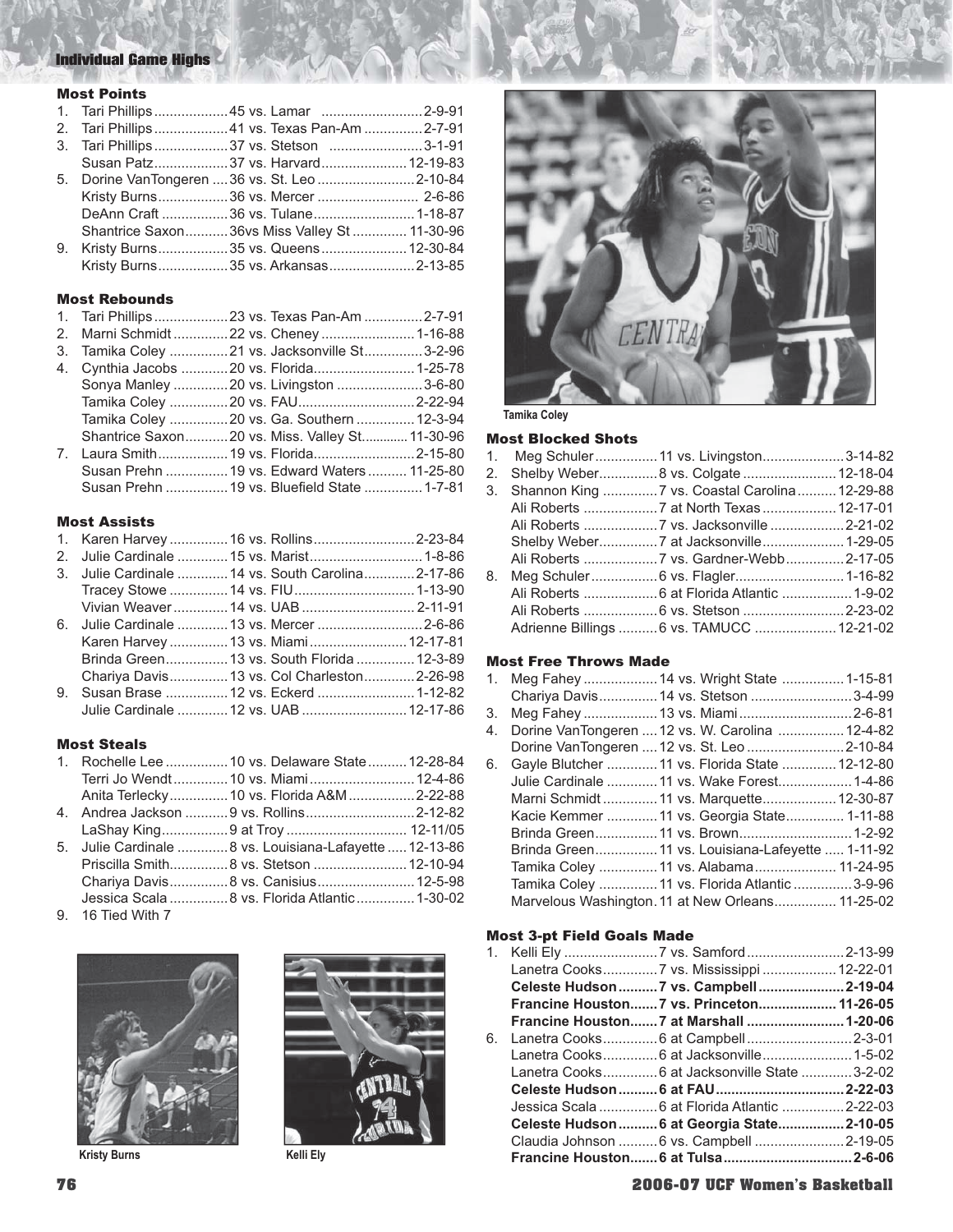





**Tari Phillips Community Community Community Marvelous Washington** 

#### Most Field Goals Made

|    | 1. Tari Phillips  18 vs. Texas Pan-Am 2-7-91      |  |
|----|---------------------------------------------------|--|
|    | Tari Phillips  18 vs. Lamar  2-9-91               |  |
| 3. | Kristy Burns 17 vs. Queens 12-30-84               |  |
| 4. | Rochelle Lee  15 vs. Eckerd 2-18-84               |  |
| 4. | Susan Patz 15 vs. Rollins2-23-84                  |  |
|    | Kristy Burns 15 vs. Furman  11-29-85              |  |
|    | Tari Phillips 15 vs. Stetson 3-1-91               |  |
| 8. | Laura Smith 14 vs. Flagler 1-25-80                |  |
|    | Susan Patz 14 vs. Harvard 12-19-83                |  |
|    | Kristy Burns 14 vs. Arkansas 12-13-85             |  |
|    | Kristy Burns 14 vs. Marist 1-8-86                 |  |
|    | Kristy Burns 14 vs. Georgia State  2-1-86         |  |
|    | Kristy Burns 14 vs. Mercer  2-6-86                |  |
|    | Kristy Burns 14 vs. Stetson 3-1-86                |  |
|    | DeAnn Craft 14 vs. Tulane1-18-87                  |  |
|    | Shantrice Saxon 14 vs. Miss. Valley St.  11-30-96 |  |

#### Most Field Goal Attempts

| 9. | 1. Kristy Burns 30 vs. South Carolina2-17-86<br>Anita Terlecky30 vs. Georgia State  1-11-88<br>Tamika Coley 28 vs. Jacksonville State3-2-96<br>5. Cindy Frank27 vs. Flagler1-31-79<br>Meg Fahey 27 vs. Flagler2-26-81<br>Kristy Burns27 vs. Arkansas12-13-85<br>Teresa Tinsley 26 vs. FIU12-12-81<br>Kristy Burns26 vs. Queens 12-30-84<br>Julie Cardinale 26 vs. Georgia Southern 2-20-87 |
|----|--------------------------------------------------------------------------------------------------------------------------------------------------------------------------------------------------------------------------------------------------------------------------------------------------------------------------------------------------------------------------------------------|

#### Best Field Goal Pct. (min 8 attempts)

|  | 1. Gayle Blutcher  1.000 (8-8) vs. Fla. Southern . 2-16-80 |  |  |  |  |  |  |
|--|------------------------------------------------------------|--|--|--|--|--|--|
|--|------------------------------------------------------------|--|--|--|--|--|--|

- 2. Christine Strahl .............900 (9-10) vs. Youngstown St. .12-18-85
- 3. Shelby Weber ................917 (11-12) vs. Memphis .......2-19-06 4. Cindy Frank ...................875 (7-8) vs. Tampa ..............1-27-79
- 5. Shelby Weber ................889 (8-9) at UAB ...................1-29-06
- 6. Tudor McIntyre ..............875 (7-8) vs. Flagler ..............1-25-80
- Rochelle Lee .................875 (7-8) vs. J. Madison ......12-29-83
- Ali Roberts ....................875 (7-8) vs. Ga. Tech .........12-14-03 9. Gylaunda Henderson ....857 (12-14) vs. SE La. ..........1-6-96
- 10. Takira Allen ....................846 (11-13) vs. Mercer ..........2-27-03

#### Most Free Throws Attempted

| 1. Gayle Blutcher  19 vs. Florida2-16-81              |  |  |
|-------------------------------------------------------|--|--|
| 2. Meg Fahey  18 vs. Miami 2-6-81                     |  |  |
| 3. Gayle Blutcher  17 vs. Stetson  12-15-80           |  |  |
| 4. Meg Fahey  16 vs. Wright State  1-15-81            |  |  |
| Tamika Coley  16 vs. Georgia Southern  12-3-94        |  |  |
| Chariya Davis 16 vs. Stetson 3-4-99                   |  |  |
| 7. Gayle Blutcher  15 vs. Florida State  12-12-80     |  |  |
| Anita Terlecky 15 vs. Georgia State  1-11-88          |  |  |
| LaDonna Larry  15 vs. Radford 7-21-97                 |  |  |
| 10. Brinda Green  14 vs. Louisiana-Lafayette  1-11-92 |  |  |

#### Best Free Throw Pct. (min. 9 attempts)

1. Meg Fahey ...................1.000 (10-10) vs. St. Leo .......1-29-80 Karen Harvey ...............1.000 (10-10) vs. FSU ............12-5-83 Dorine VanTongeren ....1.000 (9-9) vs. Rollins ............2-20-84 DeAnn Craft .................1.000 (10-10) vs. W. Mich .........11-29-86 Missy Briscoe ...............1.000 (10-10) vs. LSU ..........12-19-92 Kelli Ely ........................1.000 (10-10) vs. Stetson .......2-20-99 Shelby Weber................1.000 (9-9) at UAB .................1-29-06

#### Best 3-pt Field Goal Pct. (min. 5 attempts)

|  | 1. Kelli Ely 800 (4-5) at Campbell 2-27-99            |  |
|--|-------------------------------------------------------|--|
|  | Lanetra Cooks800 (4-5) vs. FAU 1-30-02                |  |
|  | 3. Lanetra Cooks750 (6-8) vs. JSU 3-2-02              |  |
|  | Celeste Hudson 750 (6-8) at GSU2-10-05                |  |
|  | 5. Francine Houston714 (5-7) vs. Belmont 12-2-04      |  |
|  | 6. Julie Cardinale 667 (4-6) vs. Ga. Southern 2-20-87 |  |
|  | Priscilla Smith667 (4-6) vs. BCC 1-31-96              |  |
|  | Claudia Johnson 667 (4-6) vs. USM  11-26-04           |  |
|  |                                                       |  |
|  | Celeste Hudson 636 (7-11) vs. Campbell 2-19-04        |  |
|  |                                                       |  |

10. Four tied with .625 (5-8)





Lanetra Cooks **Christine Strahl** 

#### Most 3-pt Field Goal Attempts

|  | 2. Francine Houston 16 vs. Marshall  1-20-06 |  |
|--|----------------------------------------------|--|
|  | 3. Sherry Asplen 15 vs. UNC 11-28-87         |  |
|  |                                              |  |
|  | 5. Darlys Tsinnie 13 vs. FIU 1-23-93         |  |
|  | 6. Lanetra Cooks 12 vs. Ole Miss 12-22-01    |  |
|  |                                              |  |
|  |                                              |  |
|  | Celeste Hudson  12 vs. Lipscomb  3-13-04     |  |
|  | Celeste Hudson  12 vs. Lipscomb  2-7-04      |  |
|  | Francine Houston 12 at Troy  12-11-05        |  |
|  |                                              |  |

**\*active players in bold**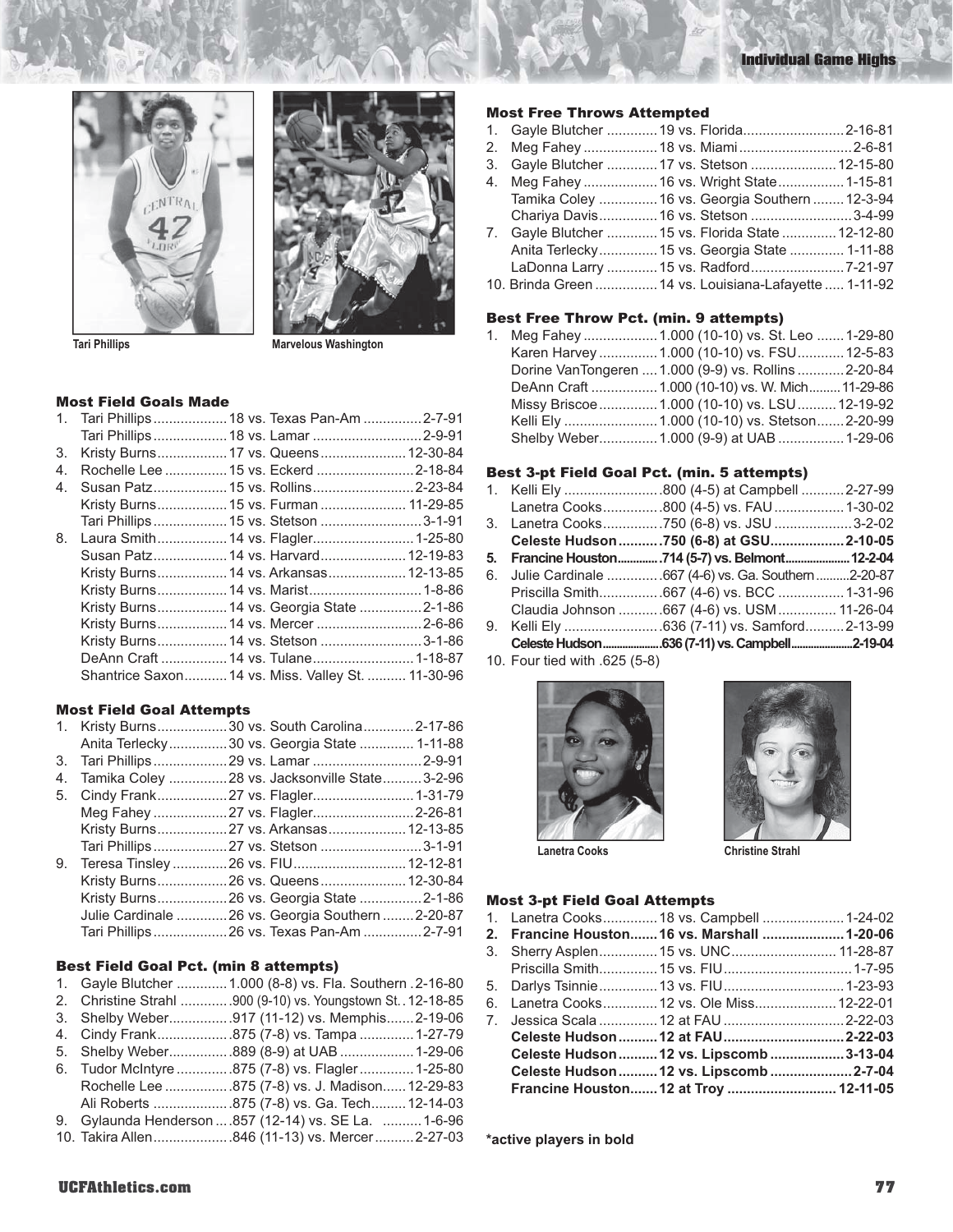# **Individual Season Highs**

## **Most Points**

# **Most Rebounds**

#### **Most Assists**

# **Most Steals**

#### **Most Blocks**





Ali Roberts

**Fayetta Robinson** 

#### **Most Free Throws Made**

| 4. |  |  |
|----|--|--|
|    |  |  |
|    |  |  |
|    |  |  |
|    |  |  |
|    |  |  |
|    |  |  |
|    |  |  |

## **Most 3-pt Field Goals Made**

## **Most Field Goals Made**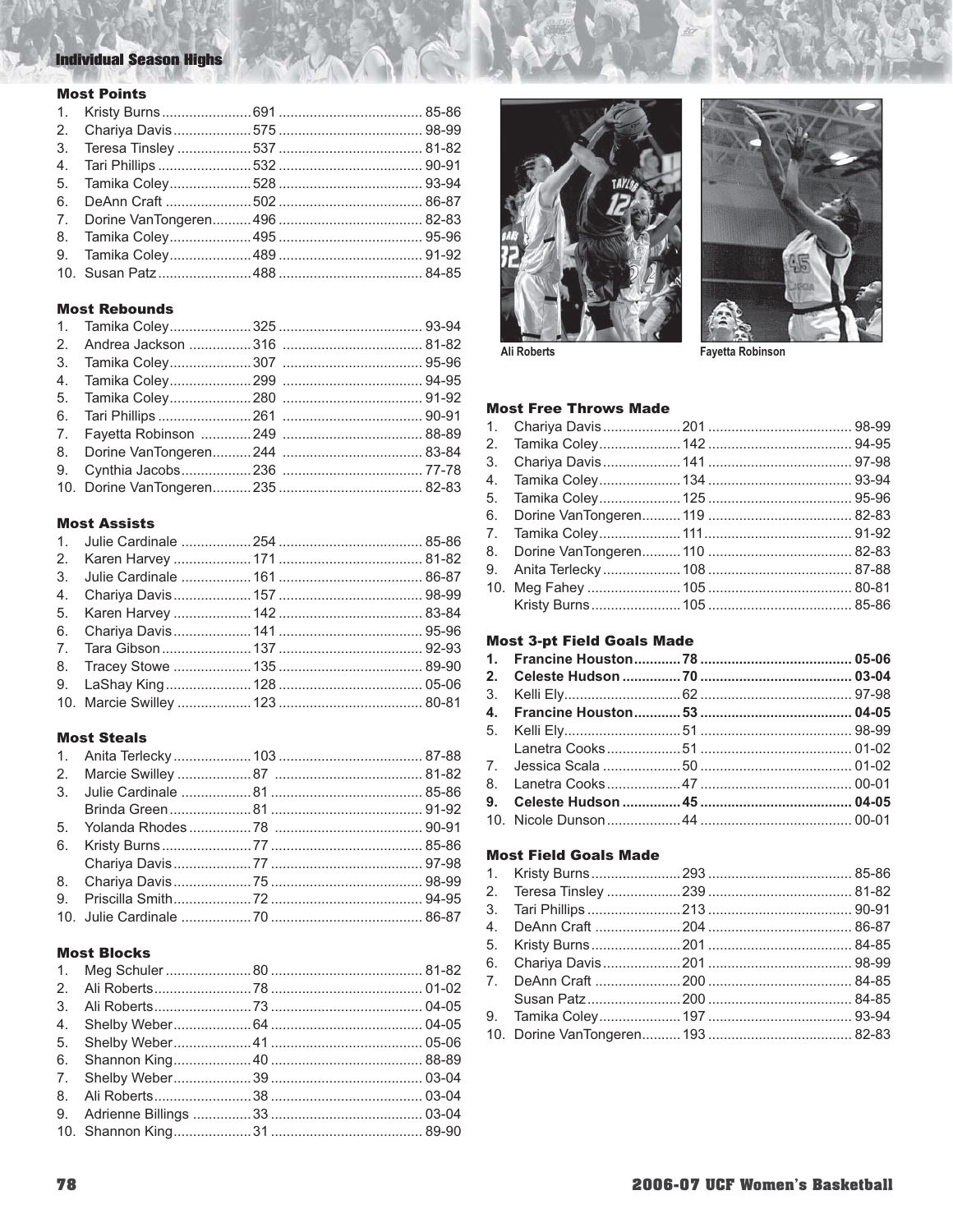## Best Scoring Average

#### Best Rebound Average

#### Most Field Goal Attempts

## Best Field Goal Pct. (min. 60 attempts)

|  | 1. Christine Strahl616 (101-164)  85-86 |  |
|--|-----------------------------------------|--|
|  |                                         |  |
|  | 3. Keunta Miles 561 (46-82) 04-05       |  |
|  | 4. Adrienne Billlings555 (91-164) 01-02 |  |
|  | 5. Kristy Burns543 (293-540)  85-86     |  |
|  | 6. Susan Patz542 (166-306)  85-86       |  |
|  | 7. Kala Loomis 531 (85-160) 90-91       |  |
|  | 7. LaToya Graham531 (76-143) 98-99      |  |
|  | 9. Adrienne Billings 529 (83-157) 02-03 |  |
|  | 10. Erin Paige525 (94-179) 99-00        |  |
|  |                                         |  |

## Most Free Throw Attempts

# Individual Season Highs

#### Best Free Throw Pct. (min. 50 attempts)

| 1. DeAnn Craft 922 (94-102) 86-87     |  |
|---------------------------------------|--|
| 2. Stark Welch 857 (48-56) 88-89      |  |
| 3. Shelby Weber831 (54-65) 05-06      |  |
| 4. Shelby Weber820 (41-50) 04-05      |  |
| 5. Kristy Burns814 (105-129)  85-86   |  |
| 6. Missy Briscoe 811 (77-95) 92-93    |  |
| 7. Missy Briscoe 804 (45-56) 93-94    |  |
| 8. Chariya Davis 801 (141-176)  97-98 |  |
| 9. Chariya Davis 797 (141-177)  98-98 |  |
| 10. Celeste Hudson 793 (96-121) 03-04 |  |

# Most 3-pt Field Goal Attmpts

#### Best 3-pt Field Goal Pct. (min. 50 attempts)

|  | 2. Jessica Scala 446 (50-112) 01-02   |  |
|--|---------------------------------------|--|
|  | 3. Nancy Richter441 (26-59) 97-98     |  |
|  | 4. Kelli Ely422 (62-147) 97-98        |  |
|  | 5. Celeste Hudson  412 (42-102) 02-03 |  |
|  |                                       |  |
|  | 7. Tara Gibson 385 (30-78) 92-93      |  |
|  | 8. Chariya Davis 372 (32-86) 98-99    |  |
|  | 9. Shayla Smith 365 (31-85) 02-03     |  |
|  | 10. Nancy Richter361 (30-83) 98-99    |  |
|  | Francine Houston361 (78-216) 05-06    |  |

## **\*active players in bold**





Kate Fetzek **Dorine VanTongeren**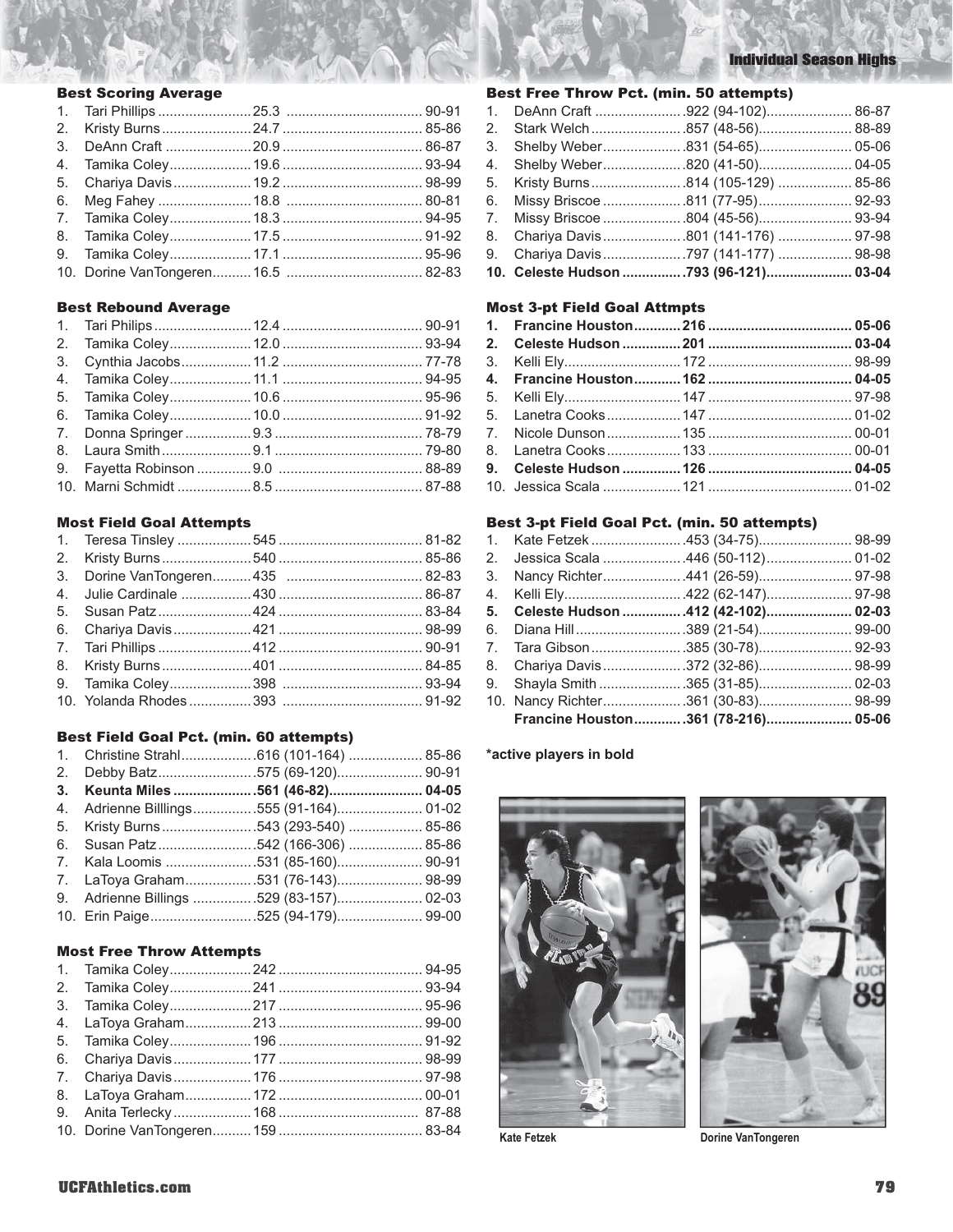# **Individual Career Highs**

## **Most Points**

| 1. Tamika Coley 2,00691-92, 93-96 |  |
|-----------------------------------|--|
|                                   |  |
|                                   |  |
|                                   |  |
|                                   |  |
|                                   |  |
|                                   |  |
|                                   |  |
|                                   |  |
|                                   |  |

#### **Most Rebounds**

## **Most Assists**

# **Most Steals**

#### **Most Blocks**

#### **Most Free Throws Made**

# **Most 3-pt Field Goals Made**

#### **Most Field Goals Made**

## **Best Scoring Average (min. two seasons)**

#### **Best Rebound Average (min. two seasons)**

| 4. |  |  |
|----|--|--|
|    |  |  |
|    |  |  |
|    |  |  |
|    |  |  |
|    |  |  |
|    |  |  |
|    |  |  |
|    |  |  |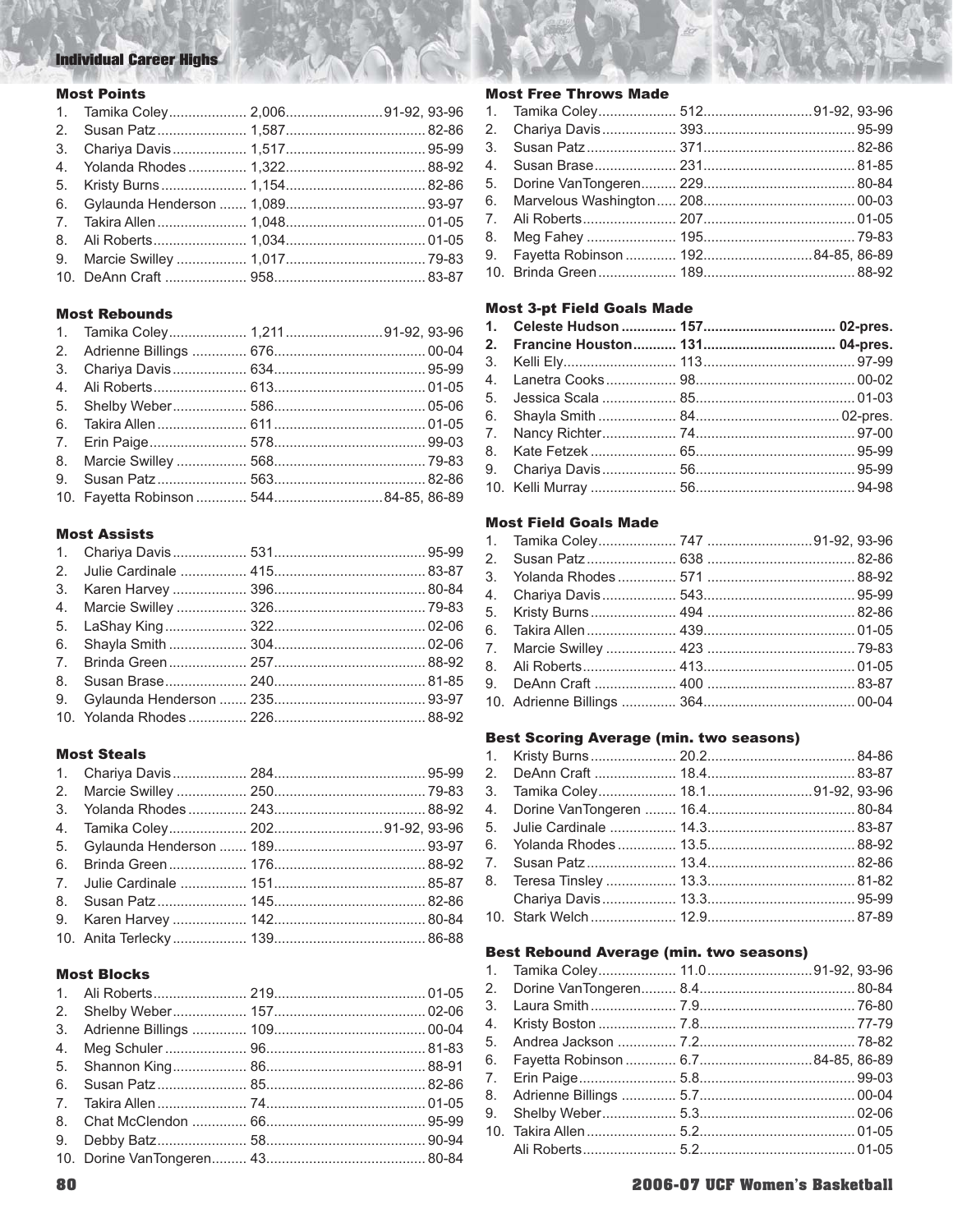#### Most Field Goal Attempts

|  | 1. Tamika Coley 1,53791-92, 93-96 |
|--|-----------------------------------|
|  |                                   |
|  |                                   |
|  |                                   |
|  |                                   |
|  |                                   |
|  |                                   |
|  |                                   |
|  |                                   |
|  |                                   |
|  |                                   |

#### Best FG Pct. (min. 200 att.)

|  | 1. Kristy Burns524 (494-941)85-89<br>2. DeAnn Craft  .523 (400-772)  83-87<br>3. Rochelle Lee  .519 (123-237) 81-85<br>4. Kala Loomis  .516 (218-422)  90-92<br>5. Adrienne Billings  508 (364-717)  00-04<br>6. Christine Strahl .505 (292-578) 82-86<br>9. LaToya Graham 492 (203-413) 97-01<br>10. Camille Howard 490 (178-363) 97-00 |
|--|------------------------------------------------------------------------------------------------------------------------------------------------------------------------------------------------------------------------------------------------------------------------------------------------------------------------------------------|

#### Most Free Throw Attempts

#### Best FT Pct. (min. 50 att.)

| 1. DeAnn Craft 867 (150-173)84-87          |  |  |
|--------------------------------------------|--|--|
| 2. Missy Briscoe  .808 (122-151)92-94      |  |  |
| 3. Kristy Burns  801 (166-207)84-86        |  |  |
|                                            |  |  |
| 5. Shelby Weber 767 (131-172) 02-06        |  |  |
|                                            |  |  |
| 6. Celeste Hudson  760 (155-204)  02-pres. |  |  |
| 7. Kala Loomis  752 (85-113)  90-92        |  |  |
| 8. TerriJo Wendt  751 (62-84) 84-86        |  |  |
| 9. Rochelle Lee  750 (60-80) 83-85         |  |  |

#### Best 3-pt FG Pct (min. 75 att.)

| 2. Kelly Lincoln 369 (31-84)89-91           |  |  |
|---------------------------------------------|--|--|
| 3. Celeste Hudson  .366 (157-429)  02-pres. |  |  |
|                                             |  |  |
| 5. Sherry Asplen  351 (32-91)  86-88        |  |  |
|                                             |  |  |
| 7. Lanetra Cooks350 (98-280)00-02           |  |  |
|                                             |  |  |
| 9. Nancy Richter337 (74-219) 97-00          |  |  |
| 10. Francine Houston 347 (131-378) 04-pres. |  |  |

#### **\*active players in bold**

#### Most 3-pt FG Attempts

#### Double-Doubles

No UCF player has finished a game with a triple-double. Below is a list of players who have at least 10 or are current players.



| <b>Laura Smith</b> |  |
|--------------------|--|
|                    |  |
|                    |  |
|                    |  |
|                    |  |

# Grand Knights

Nine players have scored more than 1,000 points in their career at UCF: Tamika Coley, Susan Patz, Chariya Davis, Yolanda Rhodes, Kristy Burns, Gylaunda Henderson, Takira Allen, Ali Roberts and Marcie Swilley.



Yolanda Rhodes 1988-92 1,322 points

Takira Allen 2001-05 1,048 points

1991-96 2,006 points



Susan Patz 1982-86 1,587 points



Kristy Burns 1982-86 1,154 points



Ali Roberts 2001-05 1,034 points



Chariya Davis 1995-99 1,517 points



**Gylaunda** Henderson 1993-97 1,089 points



Marcie Swilley 1979-83 1,017 points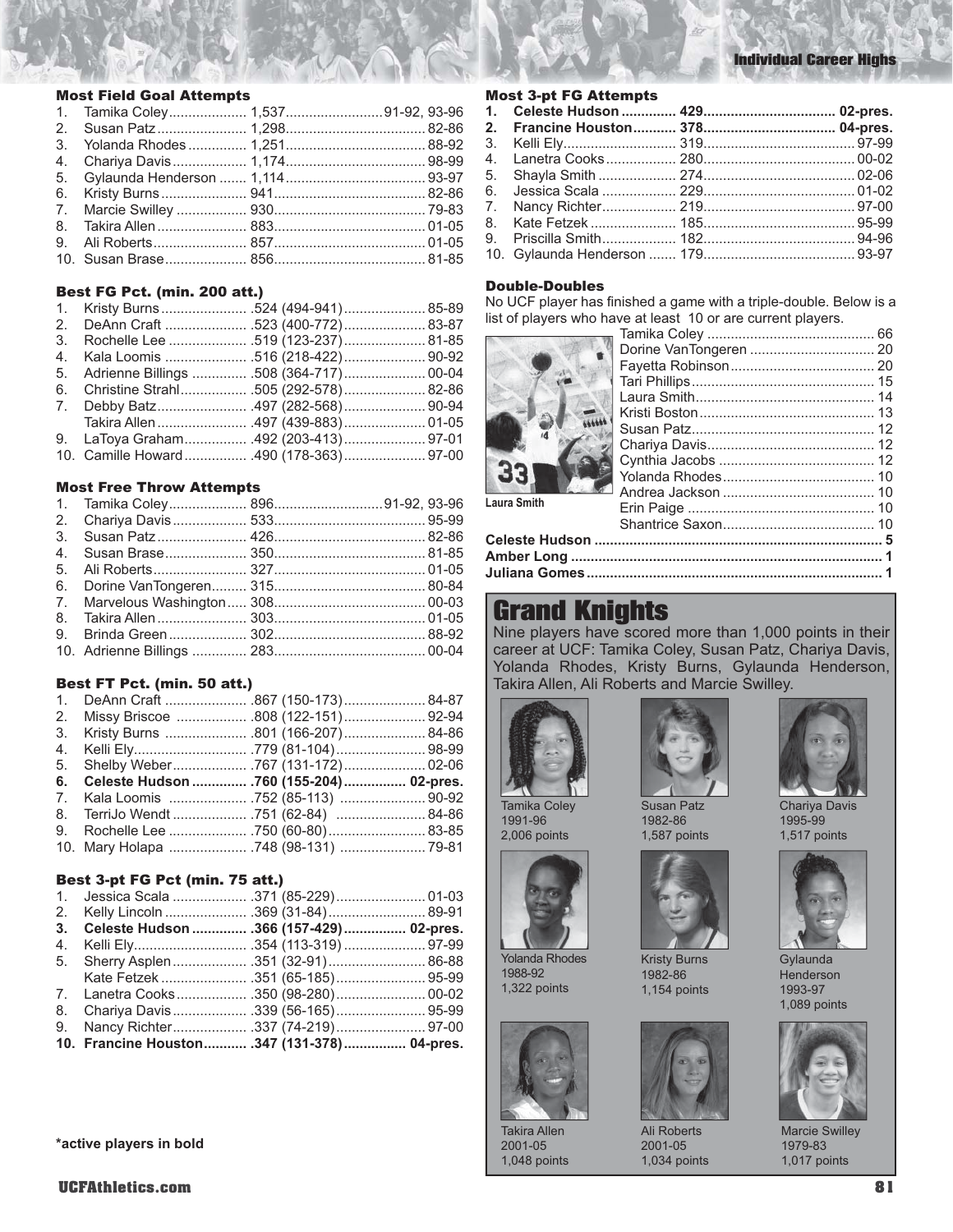# Team Single Game Records

| <b>Most Points</b>                       |
|------------------------------------------|
|                                          |
| <b>Most Points, Both Teams</b>           |
|                                          |
| <b>Fewest Points Allowed</b>             |
|                                          |
| <b>Fewest Points Allowed, Both Teams</b> |
|                                          |
| <b>Largest Win Margin</b>                |
|                                          |
| <b>Worst Defeat</b>                      |
|                                          |
| <b>Most Pts In A Losing Game</b>         |
|                                          |
| <b>Most Points Allowed</b>               |
|                                          |
| <b>Most Field Goals</b>                  |
|                                          |
| <b>Most Field Goals Attempted</b>        |
|                                          |
| <b>Best Field Goal Percentage</b>        |
|                                          |
| <b>Most Free Throws Made</b>             |
|                                          |
| <b>Most Free Throws Attempted</b>        |
|                                          |
| <b>Fewest Free Throws Made</b>           |
|                                          |
|                                          |
| <b>Fewest Free Throws Attempted</b>      |
|                                          |
|                                          |
| <b>Best Free Throw Percentage</b>        |
|                                          |
| <b>Worst Free Throw Percentage</b>       |
|                                          |
|                                          |
| <b>Most Rebounds</b>                     |
|                                          |
| <b>Most Steals</b>                       |
|                                          |
| <b>Most Blocked Shots</b>                |
|                                          |
| <b>Worst Field Goal Percentage</b>       |
|                                          |
| <b>Most 3-Pt Field Goals</b>             |
|                                          |
|                                          |
| <b>Most 3-Pt Field Goals Attempted</b>   |
|                                          |
|                                          |
| Highest 3-Pt FG pct (min 5 att.)         |



The highest field goal percentage for a UCF team was set during the 1985-86 season. The Golden Knights shot 941-1826 for a .515 field goal **percentage.** 



**The 1997-98 Golden Knights twice landed 13 three pointers in one game,**  against Stetson and Troy. UCF finished the 1997-98 season ranked 22nd in **the nation with 5.8 threes per game.** 



**Atlantic, winning that game by the 101-19 (82 points).** 

**UCF seniors on the 1983-84 team The 1984-85 UCF seniors guided the gave up 19 points to Palm Beach Golden Knights to a 20-10 overall**  Atlantic, winning that game by the <sub>record</sub> in the first season of NCAA<br>largest margin in school history, Division I play. **Division I play.** 



The 1981-82 Golden Knights advanced to the AIAW quarterfinals and finished the season with a 24-15 overall record.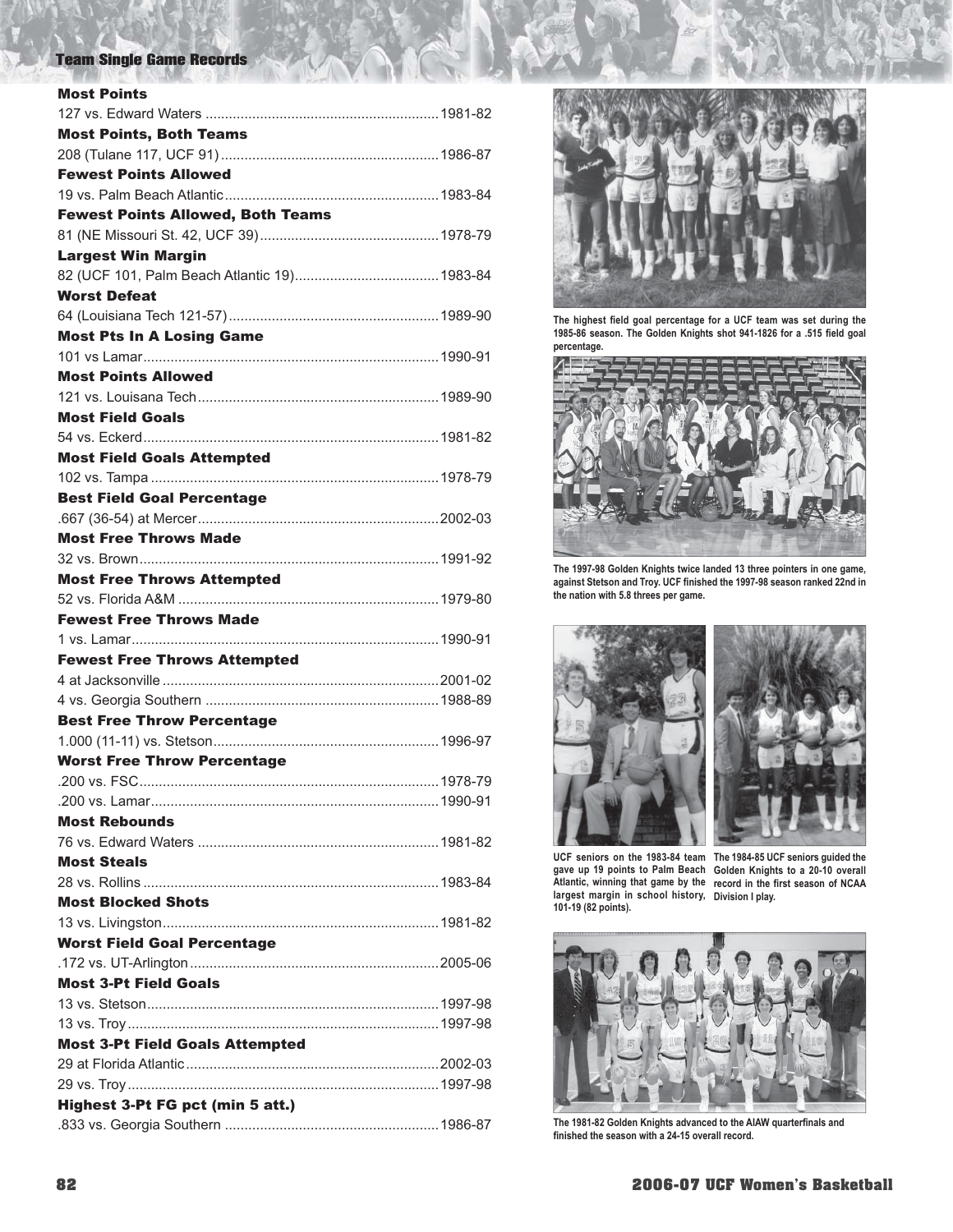Team Single Season Records



**The 1982-83 Golden Knights were responsible for the most wins in a season, the largest average winning margin, the best winning percentage and the most free throws made and attempted.** 



**During the 1978-79 season UCF and Northeast Missouri State combined for only 81 points, the fewest points combined by both teams.** 



**Heavily favored UCF won the 1998-99 Atlantic Sun Conference Tournament and advanced to the NCAA Tournament.** 



**The 1995-96 Golden Knights, a sixth seed following regular season play, won the Atlantic Sun Conference Tournament and advanced to the NCAA Tournament.** 

| <b>Most Games Played</b>               |  |
|----------------------------------------|--|
|                                        |  |
| <b>Most Wins</b>                       |  |
|                                        |  |
| <b>Most Losses</b>                     |  |
|                                        |  |
| <b>Fewest Wins</b>                     |  |
|                                        |  |
| <b>Fewest Losses</b>                   |  |
| 5.                                     |  |
| <b>Longest Winning Streak</b>          |  |
|                                        |  |
| <b>Longest Losing Streak</b>           |  |
|                                        |  |
| <b>Most Points</b>                     |  |
|                                        |  |
|                                        |  |
| <b>Fewest Points</b>                   |  |
|                                        |  |
| <b>Highest Scoring Average</b>         |  |
|                                        |  |
| <b>Lowest Scoring Average</b>          |  |
|                                        |  |
| <b>Largest Average Winning Margin</b>  |  |
|                                        |  |
| <b>Best Winning Percentage</b>         |  |
|                                        |  |
| <b>Worst Winning Percentage</b>        |  |
|                                        |  |
| <b>Most Field Goals Made</b>           |  |
|                                        |  |
| <b>Most Field Goals Attempted</b>      |  |
|                                        |  |
| <b>Highest Field Goal Percentage</b>   |  |
|                                        |  |
| <b>Most Free Throws Made</b>           |  |
|                                        |  |
| <b>Most Free Throws Attempted</b>      |  |
|                                        |  |
| <b>Highest FreeThrow Percentage</b>    |  |
|                                        |  |
|                                        |  |
| <b>Most 3-pt Field Goals Made</b>      |  |
|                                        |  |
| <b>Most 3-pt Field Goals Attempted</b> |  |
|                                        |  |
| <b>Best 3-pt Percentage</b>            |  |
|                                        |  |
| <b>Worst 3-pt Percentage</b>           |  |
|                                        |  |
| <b>Most Points Allowed</b>             |  |
|                                        |  |
|                                        |  |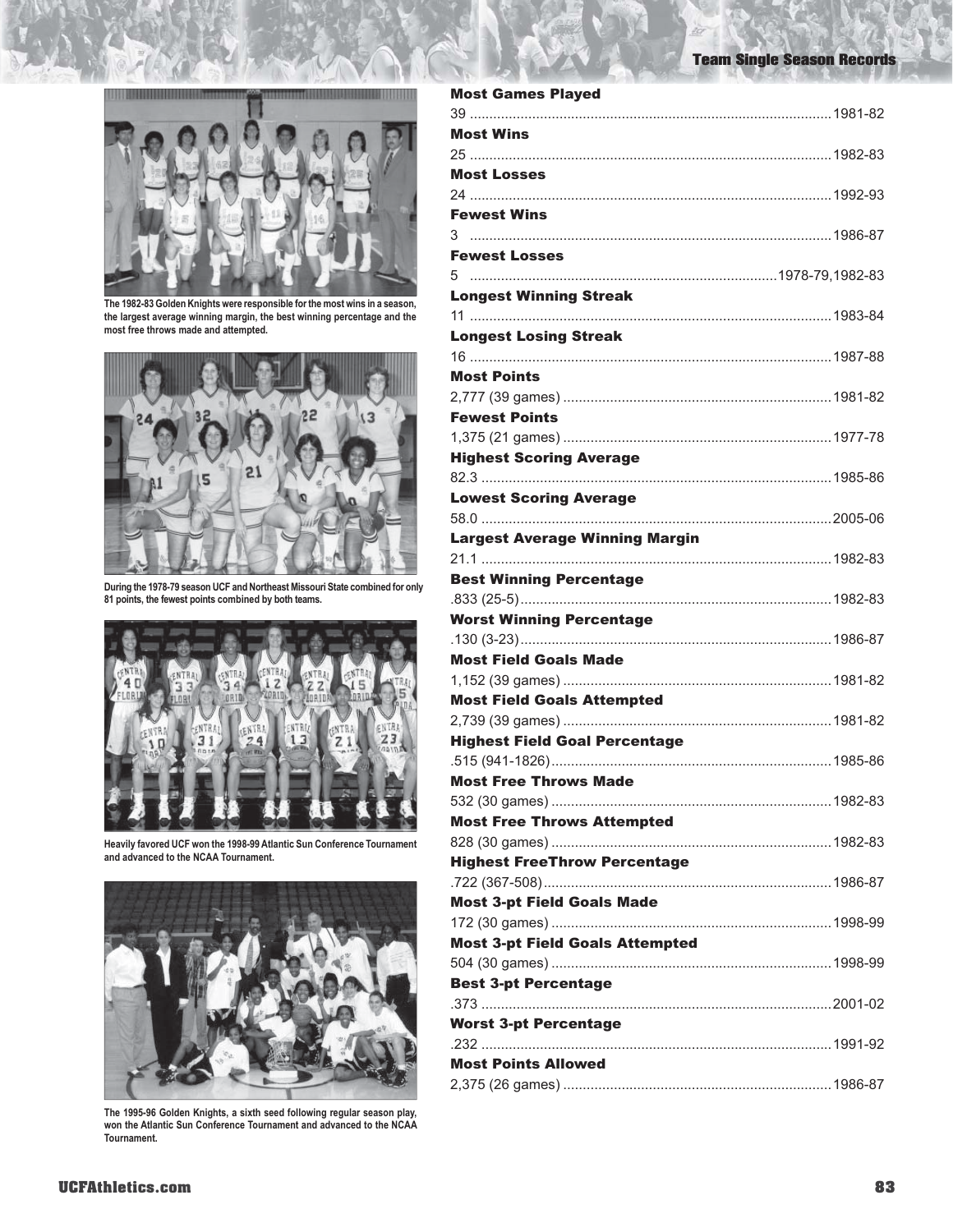

The men's basketball game against the Long Island Blackbirds marked the official dedication of the UCF Arena. The game was played on December 2, 1991 and UCF won, 113-84. The multipurpose facility, which has five basketball courts and 88,000 square feet of space, came with 5,100 seats and a \$12.2 million price tag. The UCF Arena replaced the 2,456-seat UCF Gym, housed in the Education Building on campus, which was utilized by the basketball programs from 1976-1991.

Individual Game Records at the UCF Arena

| PTS (UCF)  34, Chariya Davis, 1/16/99 vs. Stetson<br>PTS (OPP.)  49, Andrea Congreaves, Mercer, 11/30/91                        |
|---------------------------------------------------------------------------------------------------------------------------------|
| FG (UCF)  13, Yolanda Rhodes, 11/29/91 vs. Coastal Carolina                                                                     |
| FG ATT (UCF)  25, Tamika Coley, 1/5/95 vs. Florida Atlantic<br>FG ATT (OPP.) 32, Andrea Congreaves, Mercer, 11/30/91            |
| ASSISTS (UCF) 13, Chariya Davis, 2/26/98, vs. Charleston<br>ASSISTS (OPP.)  17, Dalma Ivanyi, FIU 1/29/98                       |
| 3-PT FG (UCF)7, Kelli Ely, 2/13/99 vs. Samford<br>3-PT FG (OPP.) 8, Andrea Congreaves, Mercer, 11/30/91                         |
| 3-PT ATT (UCF)  16, Francine Houston 1/20/06 vs. Marshall<br>3-PT ATT (OPP.)  13, Kelly Redick, Charleston, 1/14/95             |
| FT (UCF)  14, Chariya Davis, 1/16/99 vs. Stetson<br>FT (OPP.) 20, K. Alexander, George Mason, 12/29/96                          |
| FT ATT (UCF)  16, Chariya Davis, 1/16/99 vs. Stetson<br>FT ATT (OPP.)  20, K. Alexander, George Mason, 12/29/96                 |
| FT % (UCF)  1.000 (10-10), Missy Briscoe, 12/19/92, vs. LSU<br>FT % (OPP.)  1.000 (20-20), K. Alexander, George Mason, 12/29/96 |
| RB (UCF)  18, Tamika Coley, 2/25/95, vs. Florida Atlantic                                                                       |

| RB (UCF)  18, Tamika Coley, 2/25/95, vs. Florida Atlantic |  |
|-----------------------------------------------------------|--|
|                                                           |  |

|         | UCF At Home   |
|---------|---------------|
| UCF Gvm |               |
|         | 1977-78  2-3  |
|         | 1978-79  9-4  |
|         | 1979-80  15-3 |
|         | 1980-81  10-6 |
|         | 1981-82  14-2 |
|         | 1982-83  14-2 |
|         | 1983-84  17-1 |
|         | 1984-85  14-3 |
|         | 1985-86  11-4 |
|         | 1987-88  4-11 |
|         | 1988-89  11-7 |
|         | 1989-90  5-11 |
|         | 1990-91  9-7  |
|         | TOTAL  135-64 |

#### UCF Arena

|  | 1991-92  7-7  |  |
|--|---------------|--|
|  | 1992-93  3-13 |  |
|  | 1993-94  7-4  |  |
|  |               |  |
|  | 1995-96  9-4  |  |
|  | 1996-97  7-7  |  |
|  | 1997-98  10-4 |  |
|  | 1998-99  11-2 |  |
|  | 1999-00  7-10 |  |
|  | 2000-01  7-8  |  |
|  | 2001-02  9-5  |  |
|  | 2002-03  8-7  |  |
|  | 2003-04  7-8  |  |
|  | 2004-05  10-3 |  |
|  | 2005-06  5-9  |  |
|  | TOTAL  114-96 |  |
|  |               |  |



The Convocation Center (pictured in an artistic renderings above and below) will be the future home of UCF men's and women's basketball teams.



| OFF RB (UCF) 11, Tamika Coley, 1/27/94, vs. Fla. Atlantic<br>OFF RB(OPP.)9, Knowles, SE Louisiana, 2/17/94                                           |
|------------------------------------------------------------------------------------------------------------------------------------------------------|
| DEF RB (UCF) 11, Tamika Coley, 2/6/92, vs. South Ala.<br>11, Shantrice Saxon, 1/18/97, vs. Campbell<br>DEF RB (OPP.) 12, Andrea Congreaves, 11/30/91 |
| TO (UCF) 17, Gylaunda Henderson, 2/12/95, vs. Georgia State<br>TO (OPP.) 11, Kim Graves, Tennessee, 12/30/95                                         |
| ST (UCF) 8, Chariya Davis, 12/5/98, vs. Canisius<br>8, Jessica Scala 1/30/02 vs. Florida Atlantic<br>ST (OPP.) 7, Mercedes Wright, Mercer, 11/30/91  |
| BLOCKS (UCF) 7, Ali Roberts 2/21/02 vs. Jacksonville<br>BLOCKS (OPP.)  5, Kaisa Tuure 2/23/02 Stetson vs. UCF                                        |

#### Streaks

- Home win streak--15 games,from FIU win in 1983-84 to win over Dartmouth in 1984-85.
- UCF Arena win streak--9 games, from Pennsylvania from Dec. 30, 1998 to win over Jacksonville St. on Feb. 15, 1999.

Overall win streak--12, 1978-79

- Home losing streak-- 8 games from Jan. 3, 1987 vs. Marshall to Feb. 10, 1987, with loss to FIU. The losing streak also happened from Jan. 30, 1993, in a loss to Georgia State to 1994-95, with a loss to Radford.
- UCF Arena losing streak--8 games from Jan. 30, 1993, in loss to Georgia State to 1994-95, with a loss to Radford.

Overall losing streak--16, 1987-88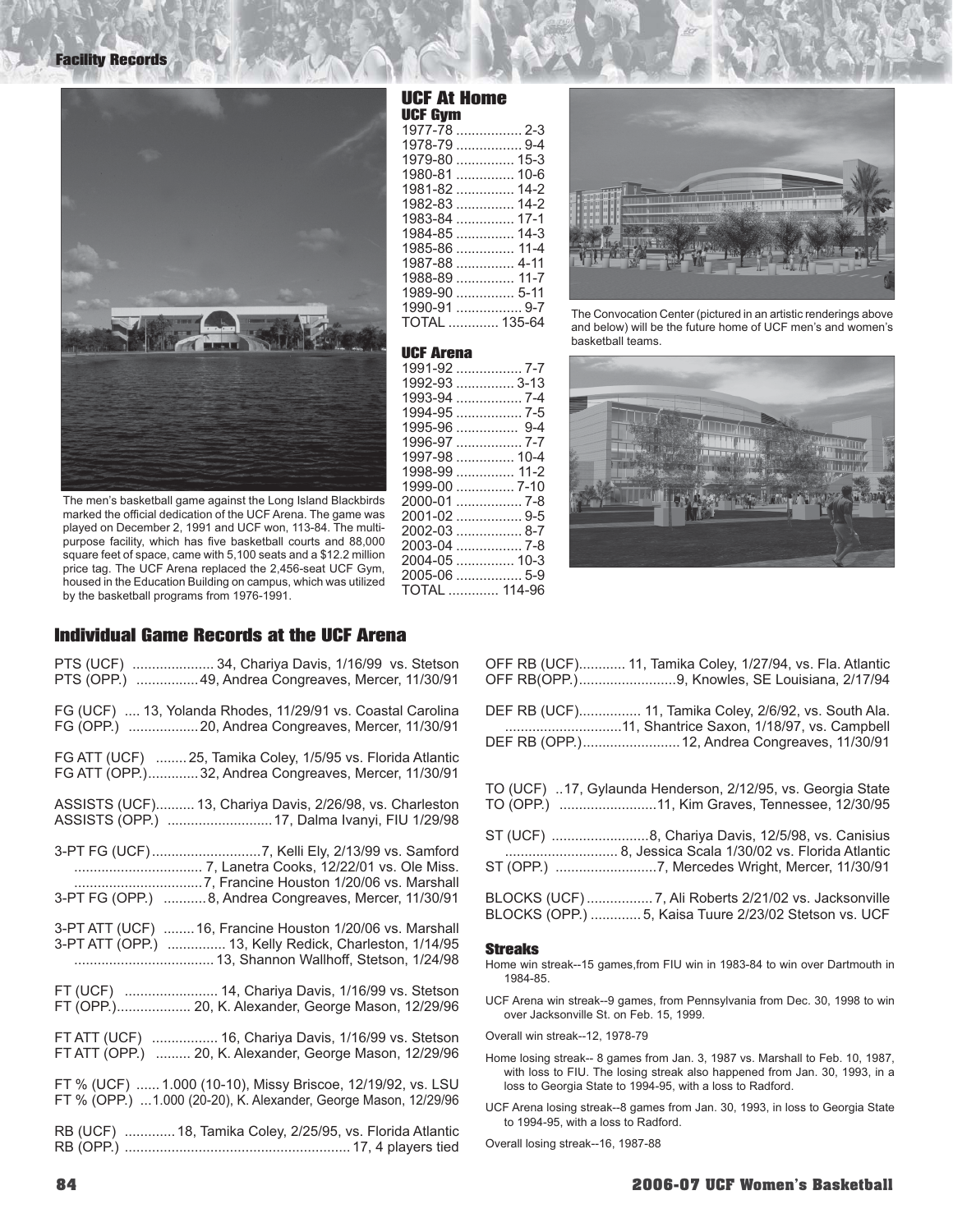Established in 1998, the UCF Athletics Hall of Fame exists to honor those individuals who, through their demonstrated athletic achievements or service, have distinguished themselves and the University of Central Florida.

Currently, 36 former UCF coaches and athletes have been inducted into the Hall of Fame, including three former basketball players.



# Tamika Coley Women's Basketball, 1991-92, '93-96 Class of 2001

Tamika Coley finished her career in 1996 in fitting fashion by leading the team to a conference title and an appearance in the NCAA Tournament. She led the team in both points and rebounds each season she

played and finished as the school's all-time leader in both categories. Coley earned first-team All-Trans America Athletic Conference (now Atlantic Sun) honors three consecutive years and was named TAAC Tournament MVP as a senior. She scored 2,006 points, pulled down 1,211 rebounds and set the career record for field goals and free throws made.



# Susan Patz (Pringle) Women's Basketball, 1982-86 Class of 2000

Susan Patz played from 1982-86 and was instrumental in the UCF women's basketball team's transition from Division II to Division I. She finished her career as UCF's second leading scorer with 1,587

points. She tallied 85 blocked shots during here career and grabbed 563 rebounds, She was the first woman in school history to score more than 1,500 points and pull down more than 500 rebounds in a career.



# Tari Phillips Women's Basketball 1990-91 Class of 2003

Despite the fact she only played one season at UCF (1990-91), Phillips made a significant impact on the women's basketball program. A dominant scorer and rebounder, Phillips still holds the school record for scoring and

rebounding average in a season and has the top three spots on the single-game scoring list. She went on to stardom in professional basketball, first in the ABL and now in the WNBA. The Orlando Miracle chose the former ABL All-Star Game MVP in the first round of the WNBA draft in 2000. Currently a member of the Houston Comets, she has appeared in three WNBA All-Star games. She also won a gold medal with Team USA at the World Championships.

Women's Basketball in the UCF Hall of Fame



#### UCF Athletics Hall of Fame

| MemberSport(s)Classof                       |  |
|---------------------------------------------|--|
| Michelle Akers Women's Soccer 1998          |  |
| Amy AllmannWomen's Soccer 1999              |  |
|                                             |  |
|                                             |  |
| Bo Clark Men's Basketball  1998             |  |
| Mike Clark Men's Basketball2001             |  |
| Torchy ClarkMen's Basketball Coach 1998     |  |
| Tamika Coley Women's Basketball2001         |  |
|                                             |  |
|                                             |  |
| Winston DuBose Men's Soccer 2000            |  |
|                                             |  |
|                                             |  |
| Rony FrancoisMen's Soccer 2005              |  |
| Gerry Gergley  Wrestling Coach 2003         |  |
|                                             |  |
|                                             |  |
|                                             |  |
| Tyra HarperWomen's Volleyball2004           |  |
|                                             |  |
| Dennis Kamrad Women's Rowing Coach2003      |  |
| Ken LeeksMen's Basketball2004               |  |
| Calvin Lingelbach Basketball/Baseball 2001  |  |
| Renata Menchikova  Women's Volleyball  2002 |  |
| Susan Patz  Women's Basketball 2000         |  |
| Tari Phillips Women's Basketball 2003       |  |
| Jerry Prather Men's Basketball  1999        |  |
|                                             |  |
| Karen RichterWomen's Soccer2000             |  |
| Heikki Ritvanen  Men's Soccer  2004         |  |
|                                             |  |
|                                             |  |
|                                             |  |
|                                             |  |
| Laura Smith  Women's Volleyball  1999       |  |
|                                             |  |